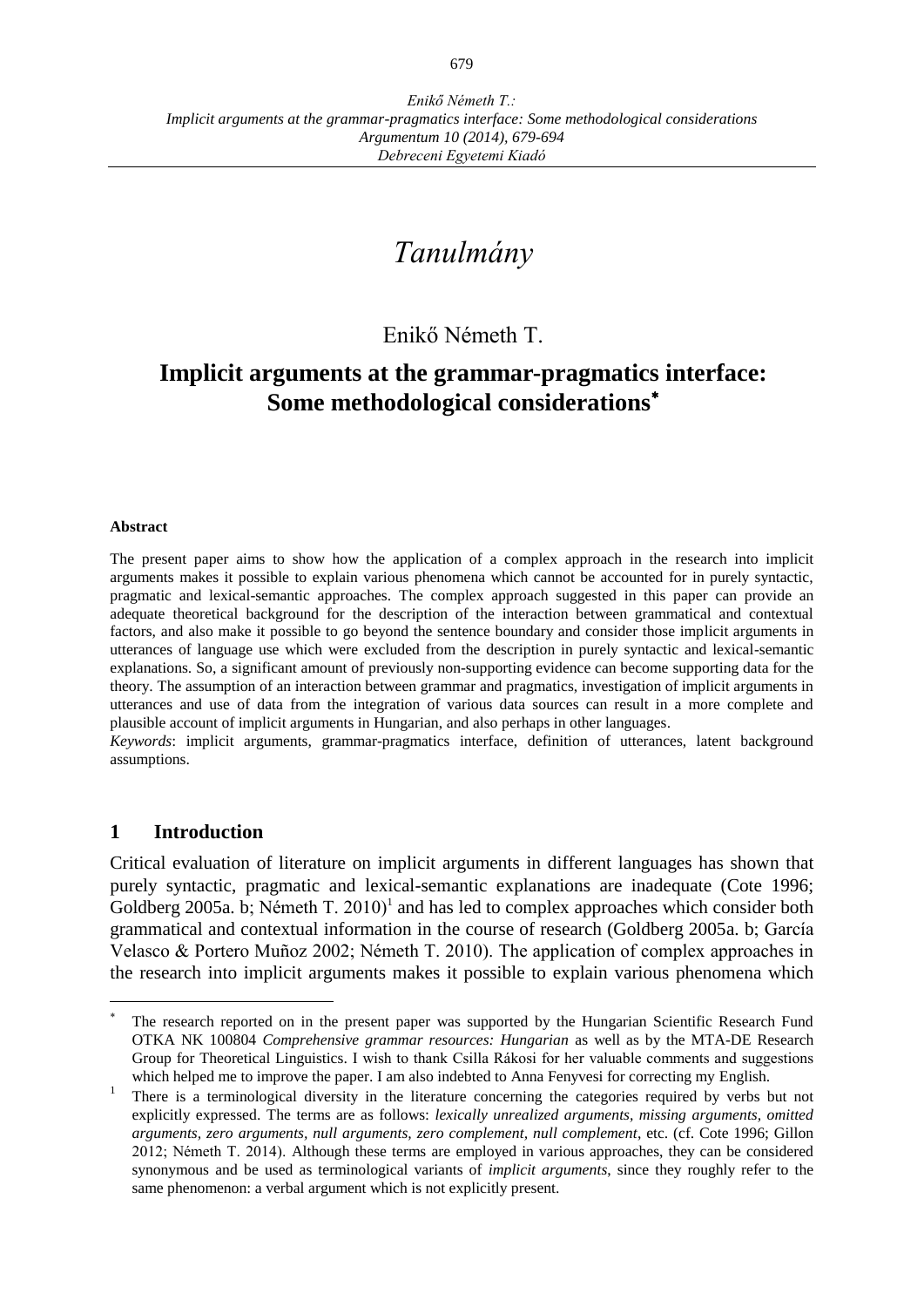#### *Enikő Németh T.: Implicit arguments at the grammar-pragmatics interface: Some methodological considerations Argumentum 10 (2014), 679-694 Debreceni Egyetemi Kiadó*

cannot be accounted for in purely syntactic, pragmatic and lexical-semantic approaches. In contrast to purely syntactic, pragmatic, and lexical-semantic explanations, the complex approaches can provide an adequate theoretical background for the description of the interaction between grammatical and contextual factors, thus being able to integrate contextual factors into the explanation of implicit arguments in addition to grammatical requirements. Furthermore, complex approaches also make it possible to go beyond the sentence boundary and consider those implicit arguments in utterances of language use which were excluded from the description in purely syntactic and lexical-semantic explanations. So, a significant amount of previously non-supporting evidence can become supporting data for the theory.

In this paper I intend to present these two issues related to research into implicit arguments in Hungarian in detail. First, if contextual factors can influence the occurrence of implicit arguments, we have to accept that grammar and pragmatics intensively interact. Second, assuming such an interaction, implicit arguments cannot be explained in sentential environments. Various occurrences of implicit arguments in Hungarian, judged ungrammatical in sentence-oriented accounts, can be easily interpreted in the context of the utterance. Moreover, if the utterance context cannot provide the necessary information for identification of implicit arguments, it can be extended with information from previous discourse, the observable physical environment and encyclopedic knowledge.

The organization of my paper is as follows. As a starting point in Section 2, I will critically characterize some aspects of purely syntactic, pragmatic and lexical-semantic explanations of the verbs' occurrences with implicit arguments and argue for the necessity of complex approaches. Then, in Section 3, I will discuss the interaction between grammatical and contextual factors in the occurrence and identification of implicit arguments in Hungarian, examining implicit arguments in utterances from actual language use. And finally, in Section 4, I will summarize my conclusions.

### **2 Purely syntactic, pragmatic and lexical-semantic explanations**

#### *2.1 Purely syntactic approaches to implicit arguments*

Implicit arguments discussed in the literature have various subtypes, e.g. indefinite implicit object arguments, reflexive, reciprocal, and contextual (definite) implicit complements (cf.  $(1)-(4)$ , respectively, and also Cote 1996; Németh T. & Bibok 2010; and Gillon 2012).

- (1) I am cooking  $[Ø]$ .
- (2) Peter shaved [himself].
- (3) Mary and Peter divorced [from each other].
- (4) Bill stayed in the park<sub>i</sub> all day. He left  $[Ø_i]$  at sunset. Gillon 2012: 341.

Purely syntactic accounts analyze only those types of implicit arguments which can be explained on the basis of the syntactic structures of sentences. They underestimate the role of other factors such as constructions, lexical-semantics and discourse constraints and some of them even ignore them (Goldberg 2005a. b). If one considers, for example, the indefinite implicit argument in (1) and the definite, contextual implicit argument in the second sentence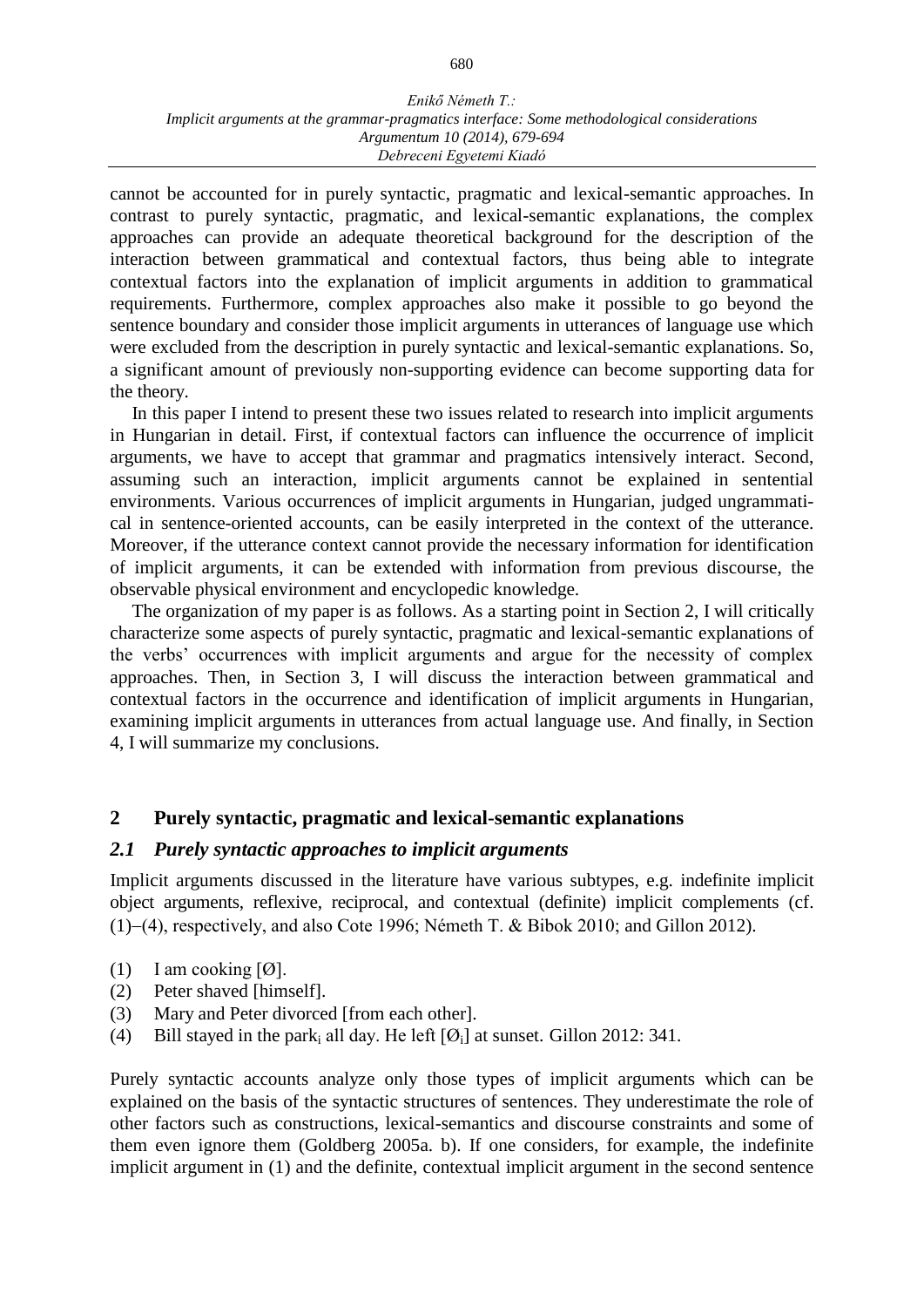in (4), purely syntactic explanations cannot provide an adequate account for them by themselves, since the occurrence of indefinite and definite implicit arguments is not a purely syntactic phenomenon. First, in English, not all verbs can be used with indefinite and/or definite contextual implicit arguments (Fillmore 1986). While the verbs *cook* in (1) and *leave*  in (4) can be used with implicit arguments, verbs *await* in (5) and *vacate* in the second sentence in (6) cannot.

- (5) \*I am awaiting. Fillmore 1986: 99.
- (6) The protesters stayed in the park all day. \*They vacated [the park] at sunset. Gillon 2012: 341.

Second, it is not easy for purely syntactic approaches to explain the behavior of verbs such as *cook, eat, drink, iron, read, write,* etc. which can be used both with indefinite implicit objects and with overt objects. When they are used without explicit objects, their object arguments are not projected into the syntax, i.e. the objectless uses of these verbs are considered intransitive from the syntactic point of view. That is, purely syntactic explanations can cope with the objectless uses of these verbs as if they were intransitive verbs. From this, however, a problem arises, since they can be used with explicit objects as well, as if they were transitive verbs. One and the same verb, then, behaves at one time as if it were intransitive, and at other times as if it were transitive. This behavior cannot be explained purely syntactically. But we can also take into account semantic/pragmatic factors that the act of cooking, eating, drinking, ironing, reading, writing, etc. necessarily involve the act of cooking something, drinking something, ironing something, reading something, writing something, etc. Thus, it is reasonable to assume that the verbs *cook, eat, drink, iron, read, write,* etc. always have two arguments. The second, direct object arguments of these verbs can be left lexically unrealized with indefinite interpretation based on the information concerning the type of the direct object arguments involved in the verbs' lexical-semantic representations. When the second, direct object arguments of these verbs are left lexically unrealized with the indefinite reading, they are not represented in the syntactic structure of sentences (cf. Cote, 1996; Groefsema 1995; Németh T. 2001).

Purely syntactic approaches to implicit arguments rely on a latent background assumption<sup>2</sup> that the occurrence of lexically unrealized arguments is a sentence-oriented phenomenon. Consequently, they are not sensitive to contextual analyses, and they do not consider implicit arguments in utterances. Consider the following Hungarian examples.

(7) a. Mari vasal  $[Ø]$ . Mari irons. $INDEF<sup>3</sup>$ 'Mari is ironing [Ø].' b. Áron tologat [Ø]. Áron pushes.INDEF. 'Áron is pushing [Ø] back and forth.'

 $\frac{1}{2}$ For a detailed discussion of the role of latent background assumptions in the course of linguistic argumentation see Kertész & Rákosi 2012: 85−128.

<sup>3</sup> The abbreviation used in the glosses throughout this paper are the following:  $2 -$  second person,  $3 -$  third person,  $SG - singular$ , IMP  $-$  imperative, INDEF  $-$  indefinite (conjugation), DEF  $-$  definite (conjugation), NOM  $$ nominative,  $ACC - accusative$ , and  $ALL - allative$ .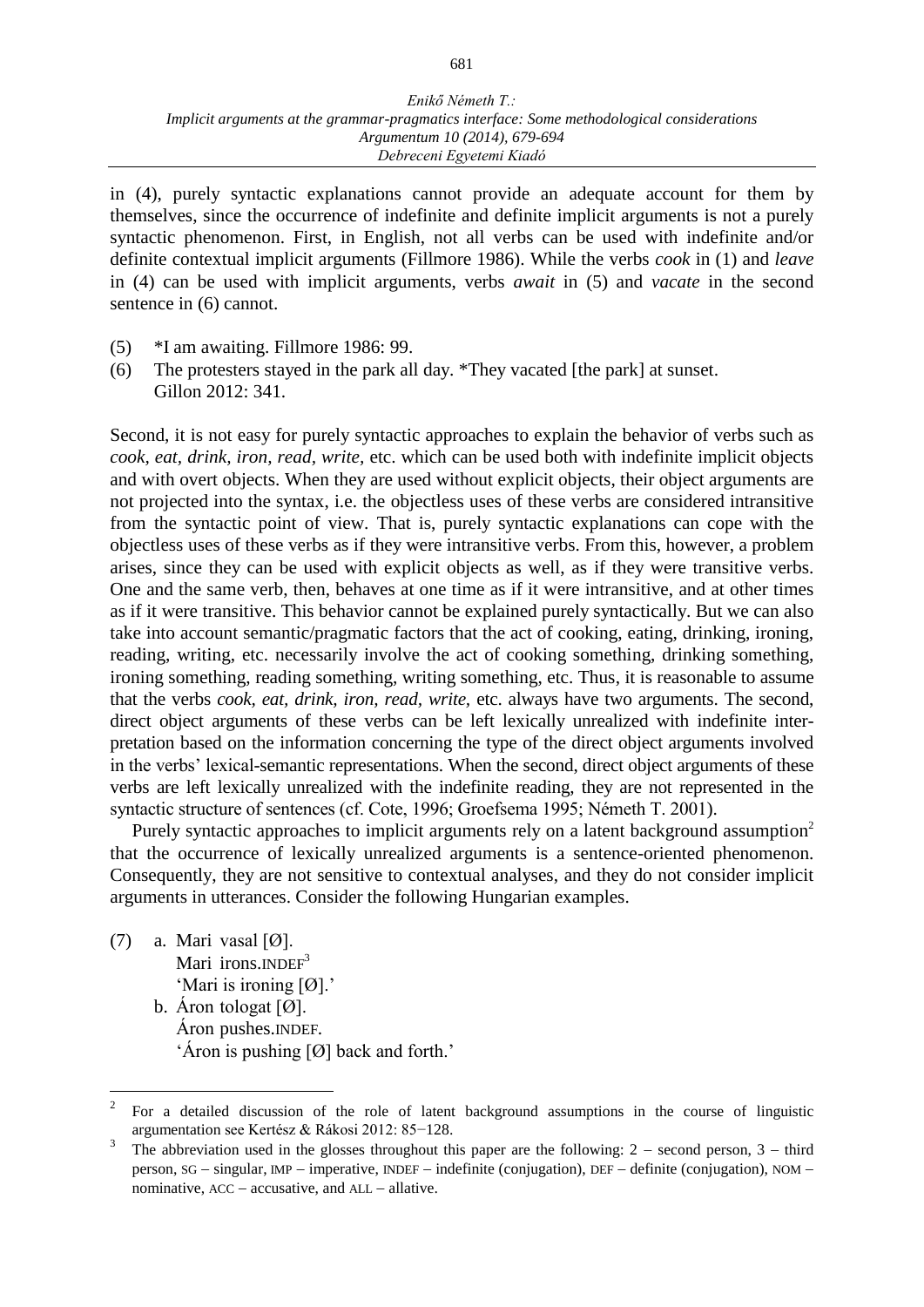According to the sentence-oriented Hungarian grammatical traditions (cf. e.g. Komlósy 1992, 1994), while *Mari vasal [Ø]* 'Mari is ironing [Ø]' in (7a) is a grammatical sentence, *Áron tologat [Ø]* 'Áron is pushing [Ø] back and forth' in (7b) is unacceptable as a Hungarian sentence. However, the judgment of unacceptability is valid only if one considers *Áron tologat [Ø]* 'Áron is pushing' as a sentence without any context. *Áron tologat [Ø]* may be acceptable as a Hungarian utterance if one chooses an appropriate context for it as in (8) (Németh T. 2001: 117).

- (8) (A mother is walking with her children, the baby is sitting in the stroller, and the elder brother, named Áron, is walking next to it. Suddenly the mother notices the nurse and she wants to talk to her, but the baby begins to cry.)
	- $-$  Ne síri!  $\hat{A}$ ron tologat [téged]. no cry.IMP.INDEF.2SG Áron pushes.INDEF [you] 'Don't cry! Áron is going to push [you] back and forth.'

In (8) the direct object argument of the verb *tologat* 'push sy back and forth' is lexically unrealized but it can be identified with the information from the observable physical context. Since purely syntactic approaches do not take into account contextual information, e.g. from the observable physical environment, they should evaluate (7b) unacceptable. (For the other elements of criticism of purely syntactic approaches cf. Cote 1996; Goldberg 2005a. b; Németh T. 2010.)

## *2.2 Purely pragmatic approaches to implicit arguments*

Purely pragmatic accounts attempt to describe all types of implicit arguments treated in the relevant literature but cannot distinguish between them and do not rely on any grammatical information including lexical-semantic and syntactic requirements. Purely pragmatic approaches lead to analyses according to which every argument can be omitted if it is inferable. There are two main types of pragmatic accounts of implicit arguments which differ in what level of meaning they assign implicit arguments and their inferential procedures to. According to the first type of pragmatic approaches, the missing content can be inferred as a conversational implicature through Gricean maxims (Rice 1988). Elbourne (2008) argues against this explanation investigating the implicit content of utterances which includes implicit verbal arguments such as the direct object argument of the verb *eat* in (9) in addition to other types of unarticulated constituents such as 'somewhere' in (10) (cf. Recanati 2007) or 'at the dinner party' in the reply in (11) (cf. Neale 1990: 94‒95).

- (9) I haven't eaten.
- (10) It's raining.
- $(11)$  How did your dinner party go last night?
	- ‒ Everyone was sick.

Elbourne (2008) assumes that the missing content in  $(9)$ –(11) seems to be part of the literal content of utterances rather than a Gricean conversational implicature.

The other type of pragmatic approaches suggests that pragmatic free enrichment is responsible for the interpretation of implicit contents in these utterances (Sperber & Wilson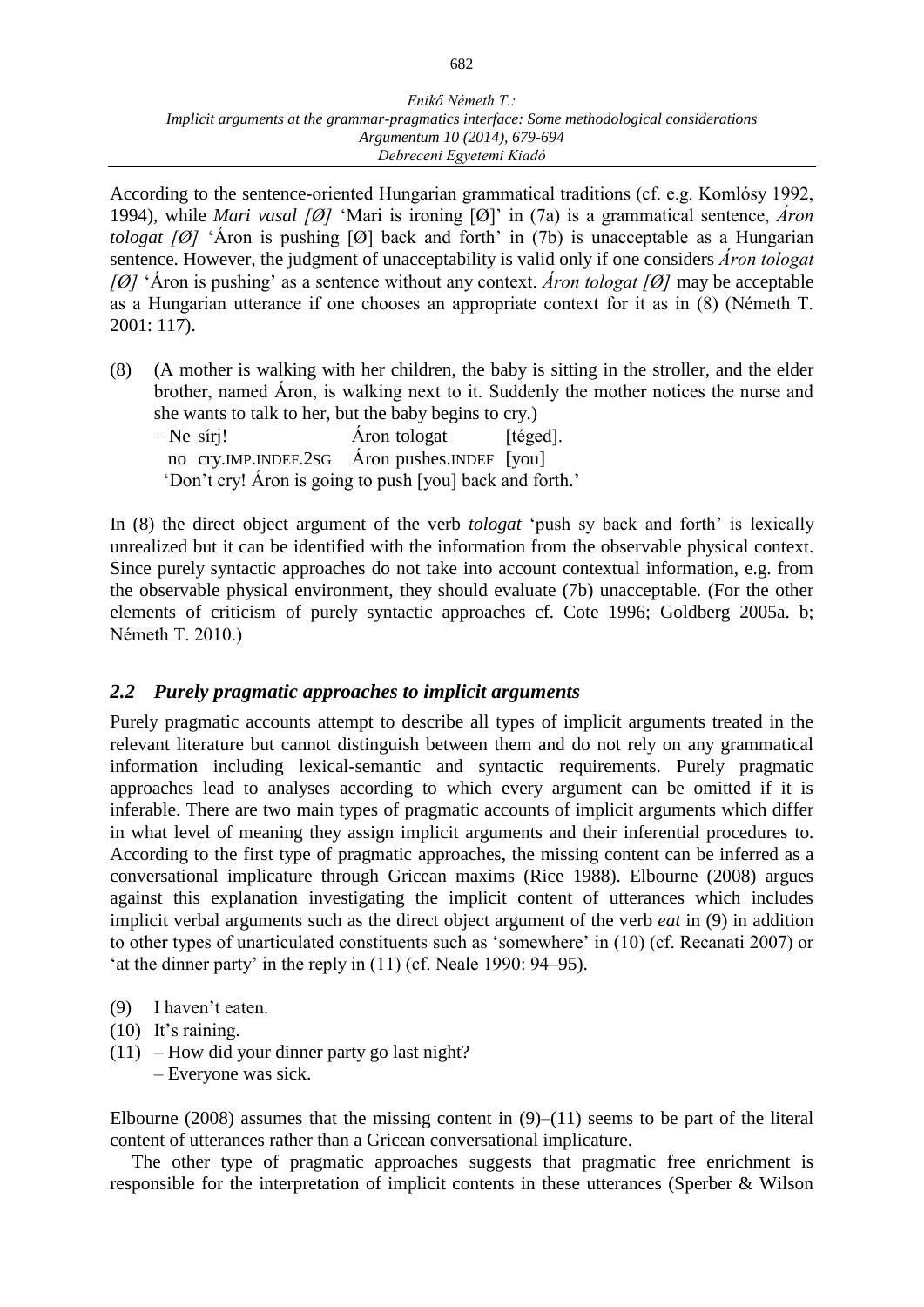1986/1995: 189; Carston 2002). According to relevance theory, the decoded meanings of utterances in  $(9)$ – $(11)$  are linguistically underspecified and can be enriched into full-fledged conceptual representations of literal utterance meanings by means of free enrichment. The process of free enrichment contains general-purpose inference rules (Sperber & Wilson 1986/1995: 176).

It is worth emphasizing that although the relevance theoretical explanation consider the missing contents part of the literal meanings of utterances in  $(9)-(11)$  instead of conversational implicatures, the recovering of the missing contents is only based on pragmatic inferences and does not involve any decoding grammatical procedures. Thus, the missing bits of content in  $(9)$ – $(11)$  are purely pragmatically inferred both in Gricean and Relevance theoretical proposals. The main difference between these two purely pragmatic approaches lies in whether they consider the missing bits of content in  $(9)-(11)$  conversational implicatures or part of literal meanings of utterances, respectively.

The idea to describe implicit arguments purely pragmatically cannot be supported for at least three reasons. First, as I have referred to it at the beginning of this section, purely pragmatic accounts such as the Gricean type or the relevance theoretical one cannot distinguish between the different types of implicit arguments (cf. various kinds of implicit arguments in  $(1)-(4)$  in Section 2.1). The reason for this is that they focus mainly on the inferential mechanisms of identification of implicit arguments, and these mechanisms by themselves are not adequate to differentiate various types of implicit arguments.

Second, if it were possible to clearly account for the occurrences of zero objects purely pragmatically, then there should not be any evidence for the presence of null objects in the syntax, and the occurrences of zero objects should never be lexically determined, but all information concerning them should only be pragmatically inferred (Németh T. 2010). Further, if a reading is not available for a particular utterance, purely pragmatic approaches cannot refer to syntactic constraints to explain the absence of this reading, and if this reading can be considered pragmatically plausible, there will no tools available to account for why the reading in question is missing (cf. Elbourne 2008:  $293-294$ )<sup>4</sup>

Third, as Fillmore (1986) argues, to give a purely pragmatic account of the occurrence of null objects is not possible, because some arguments cannot be left lexically unrealized in spite of the fact that there is an immediately retrievable antecedent in the context, i.e. these arguments can be easily inferred from the context, but they cannot still remain implicit. Consider Fillmore's example in (12).

 $(12)$  \*Did you lock?

<sup>4</sup> Elbourne (2008: 293−294) argues against the pragmatic free enrichment approaches on the basis of an argument from binding. He analyses sentences containing definite descriptions made with Saxon genitives (cf. the sentences with bound reading *John fed no cat of Mary's before it was bathed* and *John fed no cat of Mary's before the cat of Mary's was bathed).* His main argument is built on the sentences that lack a bound reading, cf. e.g. *John fed no cat of Mary's before Mary's cat was bathed.* The free enrichment approaches cannot prevent the pragmatically plausible but unavailable bound reading here, since they do not have syntactic tools for that. Cf. also Fillmore's example in (12) where the use of an implicit direct object argument is also blocked.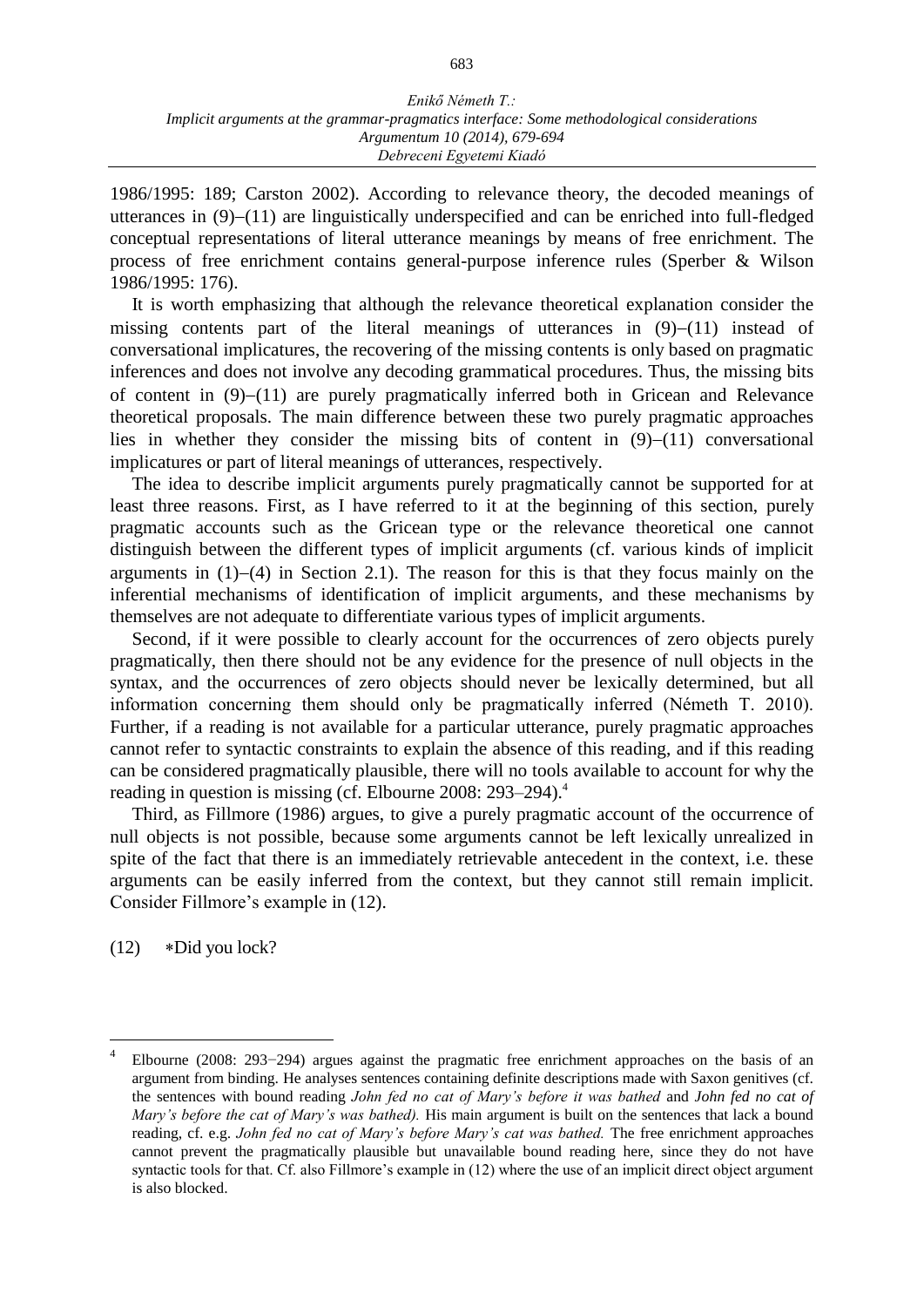Although it can be quite straightforward in a particular context which door the speaker intends to refer to, in English the verb *lock* cannot be used with a lexically unrealized direct object argument.

Furthermore, verbs with indefinite and definite implicit objects show certain lexical alternations independently of the pragmatic factors and it is also possible to refer to the zero objects of these verbs later in discourse with overt forms that are grammatically constrained and not characteristic of pragmatic inferences (Cote 1996).

To summarize: the latter two reasons of the inadequacy of purely pragmatic approaches concern the lack of consideration of any grammatical information including lexical-semantic and syntactic requirements, as it was also referred to at the beginning of the subsection.

#### *2.3 Purely lexical-semantic explanations*

Purely lexical-semantic explanations suggest that a verb's lexical-semantic representation fully determines whether it can occur with implicit arguments and if yes, with what type and how. For example, in Fillmore's (1986) approach in English it is marked in the lexicalsemantic representation of a verb what argument can be left implicit, and, furthermore, what argument can be used as an indefinite null complement (INC), and which one can be used as a definite null complement (DNC).<sup>5</sup> According to Fillmore (1986), indefinite null complements are obligatorily disjoint in reference with anything saliently present in the context, while definite null complements should be identified with a saliently present entity of the context unambiguously (cf. Németh T. 2001: 119).

Although Gillon (2012) includes syntactic and model theoretic semantics elements in his account for the behavior of verbs with implicit complements, he shares Fillmore's (1986) opinion that the occurrence of implicit complements is lexically determined. Syntax and model theoretic semantics require that the possibility of the occurrence of an implicit complement be signaled by the lexical item, and it should also be marked what kind of interpretation should be assigned to the implicit complement in question (Gillon 2012: 352). On the basis of Gillon's (2012) suggestions, verbs admitting implicit arguments can be divided into two groups.<sup>6</sup> Verbs in the first group can be used with indefinite implicit complements (cf. Fillmore's (1986) INC-verbs). Verbs in the second group are context sensitive in the sense that they can only be used with lexically unrealized arguments if the reference of implicit arguments can be identified in the context (cf. Fillmore's (1986) DNCverbs). If an implicit complement can be identified with the help of another expression (antecedent) in the context, then it can be called endophoric. If the identification of implicit arguments requires knowledge of the circumstances of their use, they can be called exophoric, i.e. they are indexicals, to use another term (Gillon 2012: 336–337).

Gillon (2012) deals with indefinite implicit complements in detail and suggests a formal, model theoretic account for the behavior of verbs with indefinite null complements. At the same time, he emphasizes that licensing of the occurrence with an indefinite null complement is the idiosyncratic property of verbs and not the result of what the verbs denote or how they are used. In Gillon's (2012: 335) opinion, licensing of implicit indefinite complements by

<sup>5</sup> Fillmore (1986) applies the term *implicit complement*.

 $6$  Gillon (2012: 351) convincingly argues that not only verbs can occur with implicit complements but binary relational words in every lexical class can also allow implicit complements.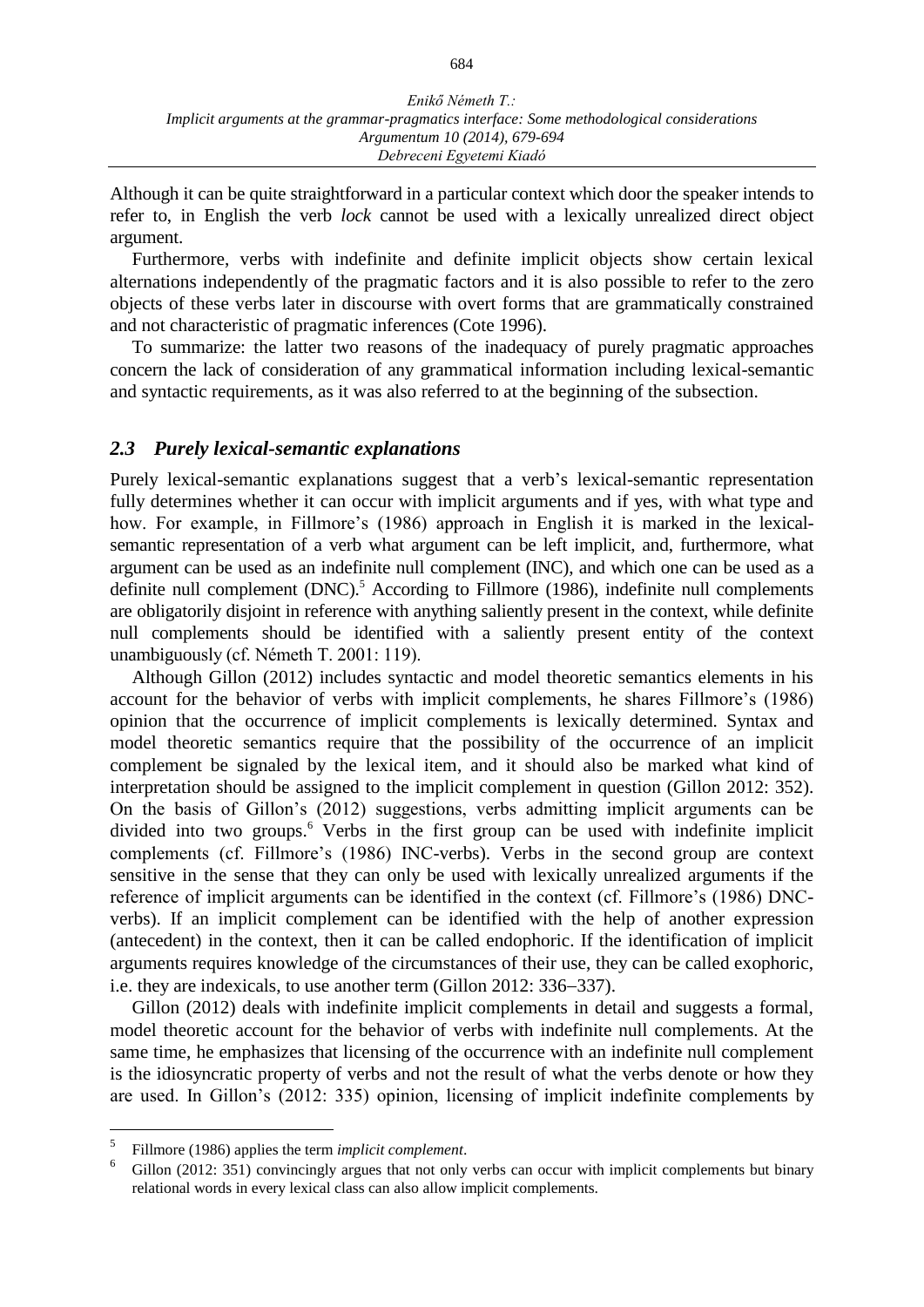some verbs is a purely lexical matter in English, as Fillmore (1986) and Saeboe (1995) suppose, and not the matter of pragmatics, as Groefsema (1995) suggests, or a matter of metaphysics, as Iten et al. (2005) propose.

However, purely lexical-semantic approaches cannot provide a sufficient account for the occurrences of verbs with implicit arguments in *pro*-drop languages. *Pro*-drop languages such as Japanese, Chinese, Korean, Spanish, and Hungarian allow null arguments far more freely than English does. However, the freer occurrence does not mean that an argument can be left implicit everywhere, i.e. in every utterance and context. The freer occurrence of implicit arguments in *pro*-drop languages can be predicted on the basis of various lexical-semantic, morpho-syntactic, semantic, and contextual factors and not only on the basis of individual lexical-semantic peculiarities of verbs; therefore, purely lexical-semantic approaches cannot describe the occurrences of implicit arguments in these languages (García Velasco & Portero Muñoz 2002; Pethő & Kardos 2009; Németh T. 2010, 2012, 2014).

Furthermore, if English is taken under closer scrutiny, there are also problems with purely lexical-semantic explanations. In Fillmore's (1986) approach, first, the markedness regarding the occurrence with indefinite or definite complements in lexical-semantic representations of verbs does not always make the right predictions about the behavior of verbs in different contexts (Groefsema 1995: 141–142). Second, the description of the behavior of DNCphenomena does not always make the right predictions, since definite implicit arguments do not necessarily have discourse antecedents (Groefsema 1995: 141–142). And third, it can also happen that the same verb behaves differently with regard to INC-DNC-phenomena in its different occurrences (Groefsema 1995: 141–142; Németh T. 2001). Notice that the same criticism can be applied to Gillon's (2012) groups of verbs since his classification of verbs regarding the occurrence with indefinite implicit complements (in Fillmore's (1986) terms: indefinite null complements) and context-sensitive implicit arguments (in Fillmore's (1986) terms: definite null complements) are the same.

As to Gillon's (2012) approach, there is a further important issue to be discussed here. If we consider the context sensitive occurrences of implicit complements, a latent background assumption must be supposed according to which definite null complements must be analyzed in context-sensitive utterances of language use and not in context-independent sentences of language. But this latent background assumption contradicts Gillon's (2012: 314) definition of implicit complements. In Gillon's conception, a word can have a null complement if the omission of the word's complement from an acceptable simple declarative sentence leaves the resulting sentence acceptable. In the sense of this definition (7b) cannot be accepted as it is unacceptable according to sentence-oriented Hungarian grammatical traditions (cf. e.g. Komlósy 1992, 1994) as well.

The other types of null complements, i.e. indefinite ones, are not context sensitive, which means that a latent background assumption can be recovered again, namely, the verbs' occurrences with indefinite implicit arguments must be examined in sentences. Using these two latent background assumptions as premises, it can be concluded that definite/contextual implicit arguments and indefinite ones are considered in Gillon's (2012) theory belonging to two different levels, i.e. to the utterance level and sentence level, respectively. However, this cannot be an intended conclusion, since it means that while context-dependent implicit complements are assigned to language use, the indefinite null complements are assigned to the language itself. This conclusion is inconsistent with Gillon's (2012: 314) definition.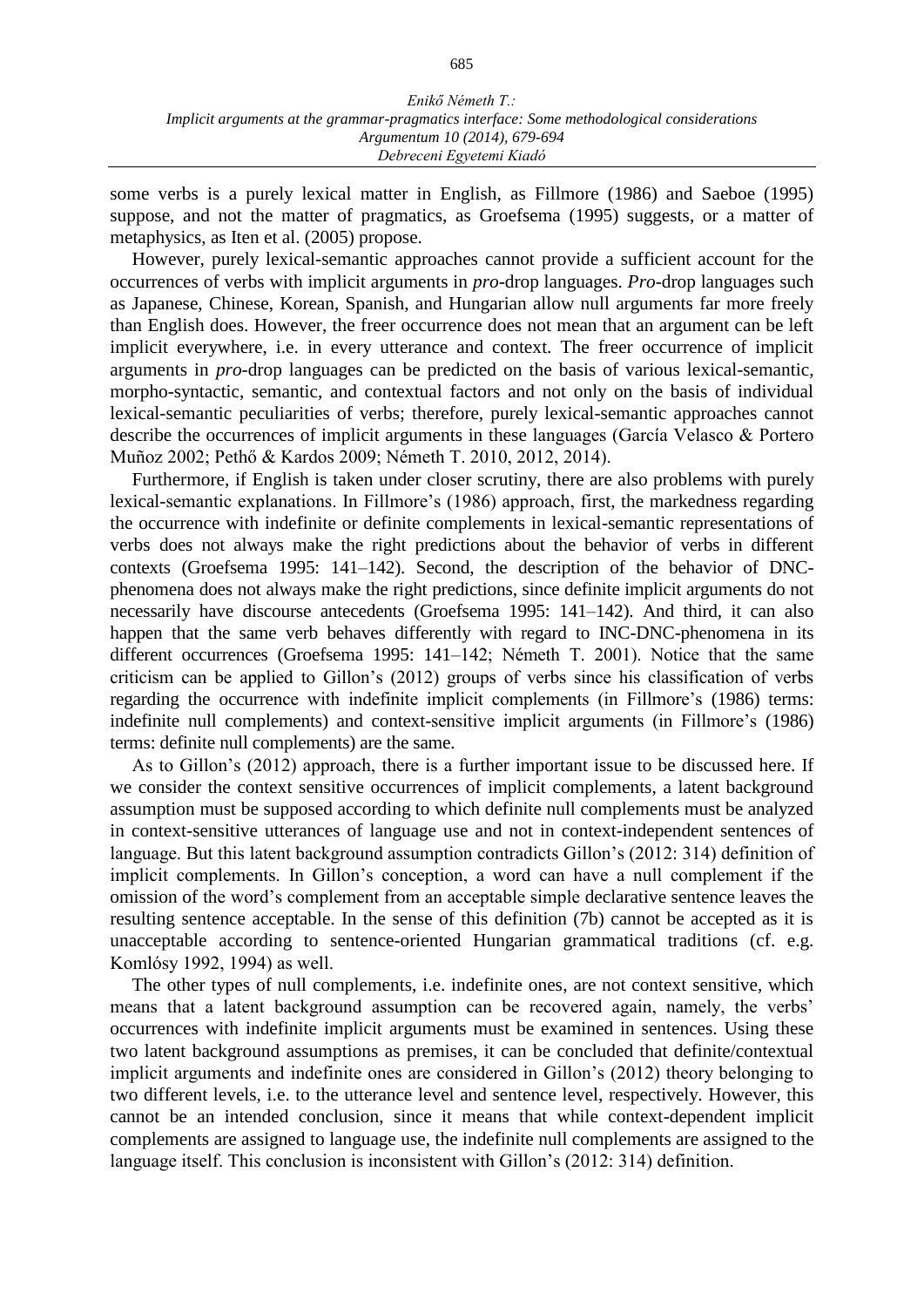Moreover, there are verbs in English which can be used with both definite and indefinite implicit complements such as *contribute* and *give* in their sense as 'donate' (cf. Fillmore 1986). Consider Fillmore's (1986) examples in (13).

- (13) a. I contributed to the movement.
	- b. I contributed five dollars.
	- c. I've already contributed.

The direct object argument of the verb *contribute* in (13a) is left lexically unrealized as an indefinite null complement. Fillmore assumes that when the direct object argument of the verb *contribute* is not explicitly expressed, the nature or quantity of donation is a matter of indifference. Goldberg (2005b) argues that the verbs *contribute, donate* and *give* 'donate' can be fused with the implicit theme construction, i.e. they can be used with indefinite implicit direct object arguments because this is pragmatically motivated. It is culturally preferred not to make public what kind and amount of donation is given. Thus, there is no need to have a shared advance understanding of the identity or nature of the donation, therefore the lexically unexpressed direct object argument can have an indefinite interpretation. In (13b) the direct object argument of the verb *contribute* is lexically expressed, but the receiver complement is not. Fillmore argues that the implicit receiver complement must be a definite null complement. Its identity must be recoverable from the context. In (13c) both arguments of the verb *contribute* are omitted, the direct object argument as INC and the receiver complement as DNC.

On the basis of the analysis of (13) it is not plausible to suppose that the verbs' occurrence with implicit complements must be examined once in language use if the implicit complement has a definite reading and once in language if the implicit complement has an indefinite interpretation, as Gillon's (2012) explanation suggests.

### *2.4 The necessity of complex approaches*

To avoid the insufficiency of purely syntactic, pragmatic or lexical-semantic explanations, recent proposals assume an interaction between lexical-semantic, grammatical and pragmatic factors in licensing the occurrence of verbs with implicit arguments and also in their interpretation processes (cf. e.g. Groefsema 1995; Cote 1996; Cummins & Roberge 2005; Goldberg 2005a. b; Iten et al. 2005; Scott 2006, 2013; Bibok 2008; Pethő & Kardos 2009; Németh T. 2008, 2012, 2014; and Németh T. & Bibok 2010). Although these different proposals in diverse theories emphasize the role of various factors to a different extent, they share the view that implicit arguments can be adequately accounted for only by assuming an interaction between the various factors. From such a point of view I define implicit arguments as (14).

(14) Implicit arguments: arguments in lexical-semantic representations of verbs which are lexically unrealized, and whose implicit presence in utterances is attested by lexicalsemantic, grammatical (phonological, morphological, syntactic and semantic), and/or pragmatic (contextual) evidence (Németh T. 2012, 2014).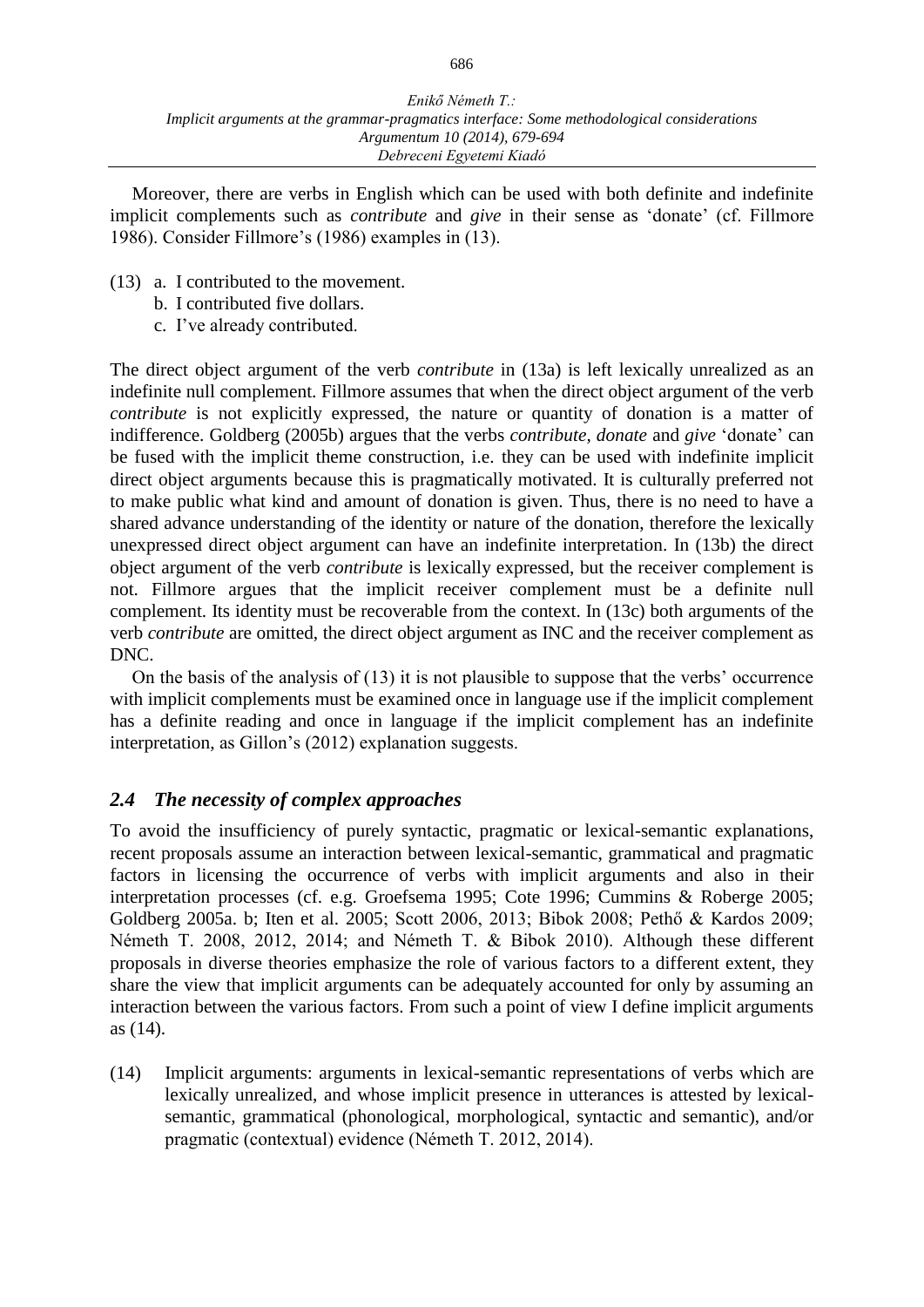### **3 Theoretical and methodological consequences**

#### *3.1 Interaction between grammar and pragmatics*

If we define implicit arguments from a complex perspective which takes into account both grammatical and contextual factors, it yields some essential theoretical and methodological consequences. First, if grammatical and contextual factors license the occurrence of implicit arguments in an intensive interaction, then it is plausible to assume that grammar and pragmatics are not independent of each other. Moreover, the relationship between grammar and pragmatics cannot be considered one-sided, as a relationship between grammar and postgrammatical pragmatics, instead, pragmatic information has to be licensed to interact with grammatical information. However, the problem of the interaction between grammar and pragmatics can only be investigated within a particular theory, depending on how it conceives of the concepts of grammar and pragmatics. In the literature there are various theories with significantly different conceptions of grammar and pragmatics, therefore it is necessary to examine, metatheoretically reflect on, and compare the different definitions  $-$  including my own definitions – very carefully in order to make clear what definitions of grammar and pragmatics are applied in a particular line of research as well as to grasp what similarities and differences the particular theories can have in the treatment of implicit arguments assuming an interaction between grammar and pragmatics.<sup>7</sup>

To fulfil this theoretical and metatheoretical requirement, I define 'grammar' as the explicit model of the knowledge of language, i.e. grammatical competence, which is a component of the theory of language, not independent of pragmatics, and 'pragmatics' can be characterized as the model of the faculty of language use, i.e. pragmatic competence, which is another component of the theory of language, not independent of grammar (Németh T. & Bibok 2010). Thus, I basically consider the interaction between grammar and pragmatics a cooperation of two separate but not independent components of the theory of language in order to account for how the knowledge of language and faculty of language use interact in particular contexts of language use. To illustrate the interaction between grammatical and pragmatic competences and at the same time their explicit models, i.e. grammar and pragmatics in the occurrence of implicit arguments in Hungarian as well as in the description of the occurrence of implicit arguments in Hungarian, let us take an example and its analysis from Németh T. & Bibok's (2010: 510) work.

|  |                                                                                      | $(15)$ A féri                                        | elkísérte |  |                | a feleségét <sub>i</sub>                               |
|--|--------------------------------------------------------------------------------------|------------------------------------------------------|-----------|--|----------------|--------------------------------------------------------|
|  |                                                                                      | the husband. NOM accompanied. DEF. 3SG               |           |  |                | the his.wife.ACC                                       |
|  |                                                                                      | az orvoshoz <sub>z</sub> , mert $[O_{i/i/z}]$ nagyon |           |  | <i>izgult.</i> |                                                        |
|  |                                                                                      |                                                      |           |  |                | the doctor.ALL because very.much was.nervous.INDEF.3sG |
|  | 'The husband accompanied his wife to the doctor, because [he/she] was very nervous.' |                                                      |           |  |                |                                                        |

According to what has been called the subject continuation principle originating in the *pro*drop property of Hungarian, the subject of the second clause can be realized as a zero anaphor if it is co-referential with the subject of the first clause (Pléh 1994, 1998; Németh T. & Bibok 2010).

<sup>7</sup> For detailed reflections on the different conceptions of grammar and pragmatics, see Ariel 2008, 2010 as well as Németh T. & Bibok 2010.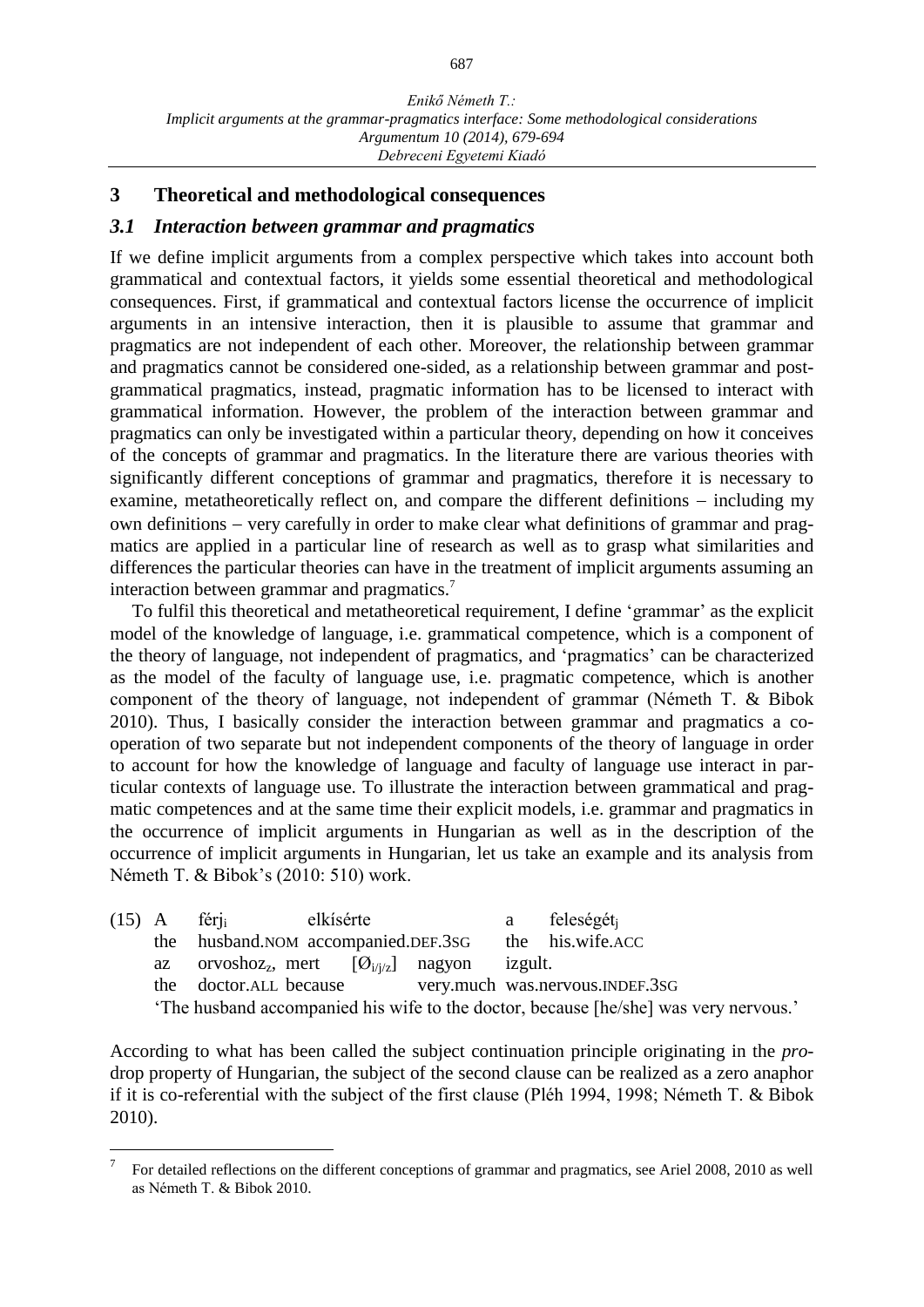In other words, the basic syntactic rule is when subjects are repeated they can be dropped. But if a noun in the previous clause is selected as an antecedent of the subject in the second clause which was not a subject in that previous clause, then the subject in the second clause must be pronominalized by the demonstrative pronoun *az* 'that' (Pléh & Radics 1978; Pléh & McWhinney 1987; Németh T. 2012). Consequently, the zero subject of the second clause in (15) has to be coreferential with the subject phrase *a férj* 'the husband.NOM' in the first clause. If a speaker wants to refer to the noun phrase *a feleségét* 'the wife.ACC' or *az orvoshoz* 'the doctor.ALL' in the second clause, than (s)he must use the demonstrative pronoun *az* 'that' as in (16).

(16) A férj<sub>i</sub> elkísérte a feleségét<sub>j</sub><br>the husband.NOM accompanied.DEF.3sG the his.wife.ACC the husband.NOM accompanied.DEF.3sG the az orvoshoz<sub>z</sub>, mert az<sub>i/z</sub> nagyon izgult. the doctor.ALL because shej/he<sup>z</sup> very.much was.nervous.INDEF.3SG 'The husband accompanied his wife to the doctor, because shej/he<sup>z</sup> was very nervous.'

However, pragmatic factors, namely the speech situation and background knowledge, can override these interpretations. The speaker can refer to the noun phrases *a feleségét* 'the wife.ACC' and *az orvoshoz* 'the doctor.ALL' in the first clause with a zero pronoun in the second clause. If there is a speech situation in which it is known that the wife is nervous and her husband is not, the antecedent of the zero anaphor is the direct object phrase *a feleségét* 'his wife.ACC' in contrast to the interpretation forced by grammar. In the case that the husband is nervous and his wife is not, the pragmatic factors support the interpretation predicted by grammar, i.e. the antecedent of the zero anaphor is the noun phrase *a férj* 'the husband.NOM'. If both the husband and the wife are nervous, even the pragmatic factors cannot identify the antecedent. In such a case, to resolve the zero anaphor one needs to find out who is (more) nervous, otherwise the interpretation cannot be unambiguous.

And finally, there is a fourth interpretation possibility. The doctor also can be nervous. For example, in a situation where the doctor has diagnosed the wife with a serious disease and does not know how to tell her the diagnosis, (s)he can ask the husband to accompany his wife in order for the doctor to tell the diagnosis to the wife in her husband's presence, in supporting circumstances. In this situation the zero anaphor is coreferential with the adverbial phrase *az orvoshoz*.ALL 'to the doctor' and not with the subject phrase *a férj* 'the husband.NOM' in the first clause predicted by the grammar itself. $8$ 

On the basis of this analysis it can be seen, on the one hand, that the use or interpretation predicted by grammar can be considered only a typical one that emerges due to lack of any specific context, and, on the other hand, that grammar (*pro*-drop requirements) and pragmatics (particular context) intensively interact (perhaps in multiple ways) in the licensing and recovering of implicit arguments.

<sup>8</sup> The audience of my talk at the 6th International Conference on Intercultural Pragmatics and Communication (30 May−1 June 2014, Malta) has drawn my attention to the fourth interpretation possibility. I would like to express thanks here as well. However, it must be noted that there are Hungarian native speakers who evaluate this fourth interpretation possibility as rather strange, while other Hungarian native speakers  $-$  including me  $$ can accept it easily without any difficulty.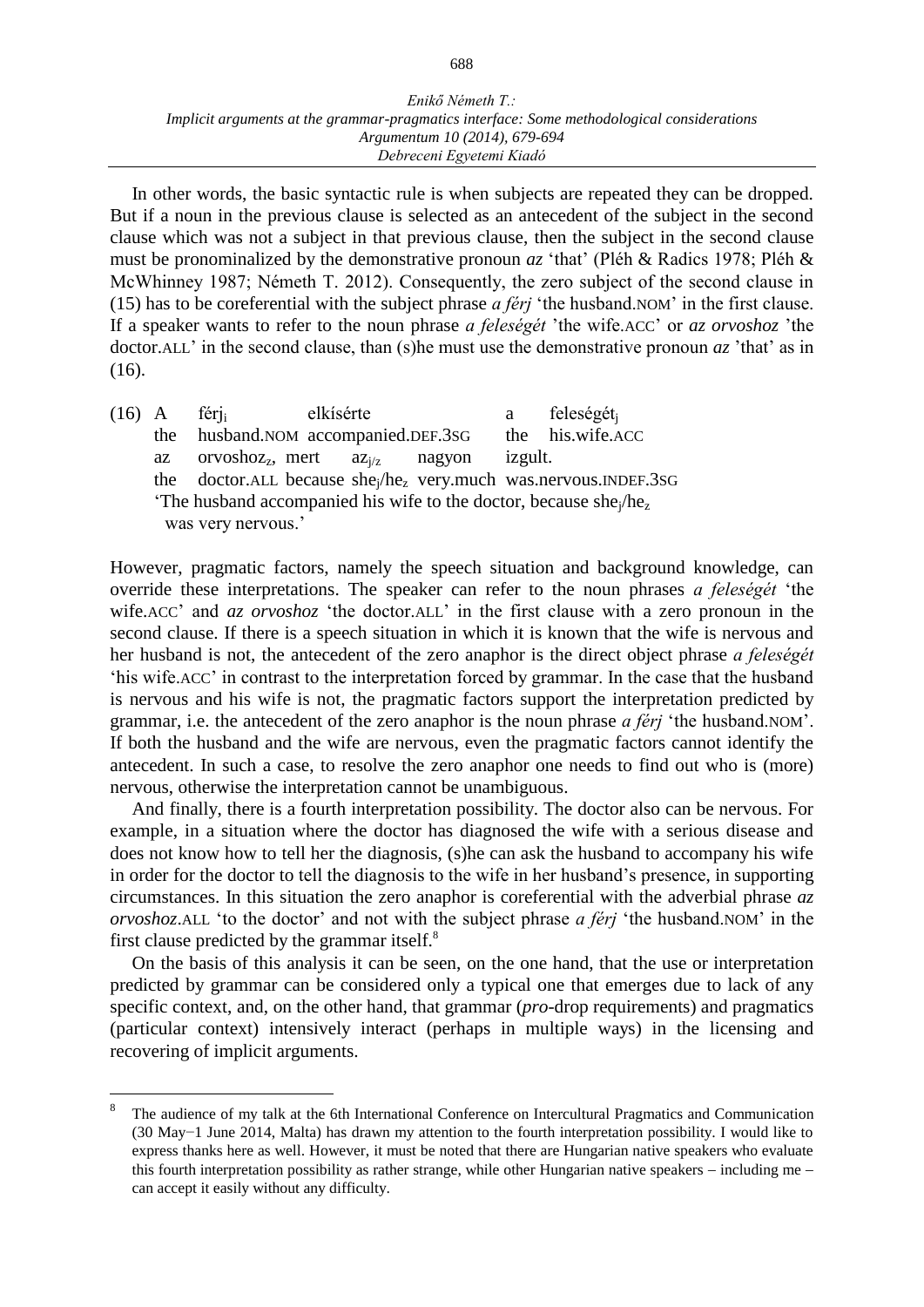#### *3.2 Utterances instead of sentences*

From the definition of implicit arguments in (14) as well as from the theoretical and methodological decisions discussed in the previous section, it follows, second, that implicit arguments cannot be described and explained only in sentential environments, i.e. in sentences which are units of grammatical competence strictly determined by the grammar of a particular language (Chomsky 1986: 3; Németh T. 1995: 393). Instead, in the research into implicit arguments, utterance environment should be taken into account; moreover, in most cases the utterance environment must be extended with information from a larger context, i.e. from the previous discourse context, from the directly observable physical environment of the utterance in which the implicit argument occurs, and encyclopedic knowledge (cf. Sperber & Wilson 1986/1995: 137‒142; Németh T. & Bibok 2010). Utterances are meant as units of language use, which have both grammatical and pragmatic properties and can be defined as (17) (cf. Németh T. 1995: 394, 1996: 17-40).

(17)  $u = (ins (pu, c, p, t))$ 

The utterance *u* is an inscription *ins* that a person *p* relates to a pragmatic unit *pu* at a time *t* in a context *c*. The term *inscription* refers to a realization in a physical medium. The definition in (17) is neutral with respect to the production and interpretation of *ins.* If the person *p* is the speaker, then (s)he produces an inscription *ins* to use a pragmatic unit *pu* at a time *t* in a context *c.* If the person *p* is the hearer, then (s)he interprets the inscription *ins* produced by the speaker as a pragmatic unit *pu* at a time *t* in a context *c.*

Since utterances are considered units of language use, they must be characterized from both grammatical and pragmatic points of view. The grammatical description of utterances can be given by relating them to the corresponding well-formed sentences. There are two basic classes of utterances in this respect. The members of the first class have the linguistic structure *ls.* Utterances in this class can have either a complete or an elliptical sentence structure. It can also happen that they only consist of a constituent which can be integrated into the syntactic structure of a sentence, and the missing parts of the sentence can be recovered from the context directly and not through an elliptical or anaphoric relation. The members of the second class do not have any linguistic structure but consist only of one lexical entry *leint*, namely, an interjection or an idiom-like interjection, which cannot be integrated in the structure of well-formed sentences. Implicit arguments can only occur in the first type of utterances with the linguistic structure *ls*.

$$
(18) \ \ pu = (\begin{cases} ls \\ le_{\text{int}} \end{cases}, \text{pf})
$$

The pragmatic description of utterances can be made by defining the pragmatic functions *pf*  which utterances play in language use with respect to context *c*. Previously I suggested that the context *c* consists of two parts, namely, physically observable context *cphy*s and cognitive context *ccog* (cf. Németh T. 1995, 1996). In accordance with the results of my particular analyses of occurrences of implicit arguments as well as findings in the pragmatic literature, I propose to treat encyclopedic pieces of information and information from the preceding discourse separately, since they can have different linguistic markers. Thus, context contains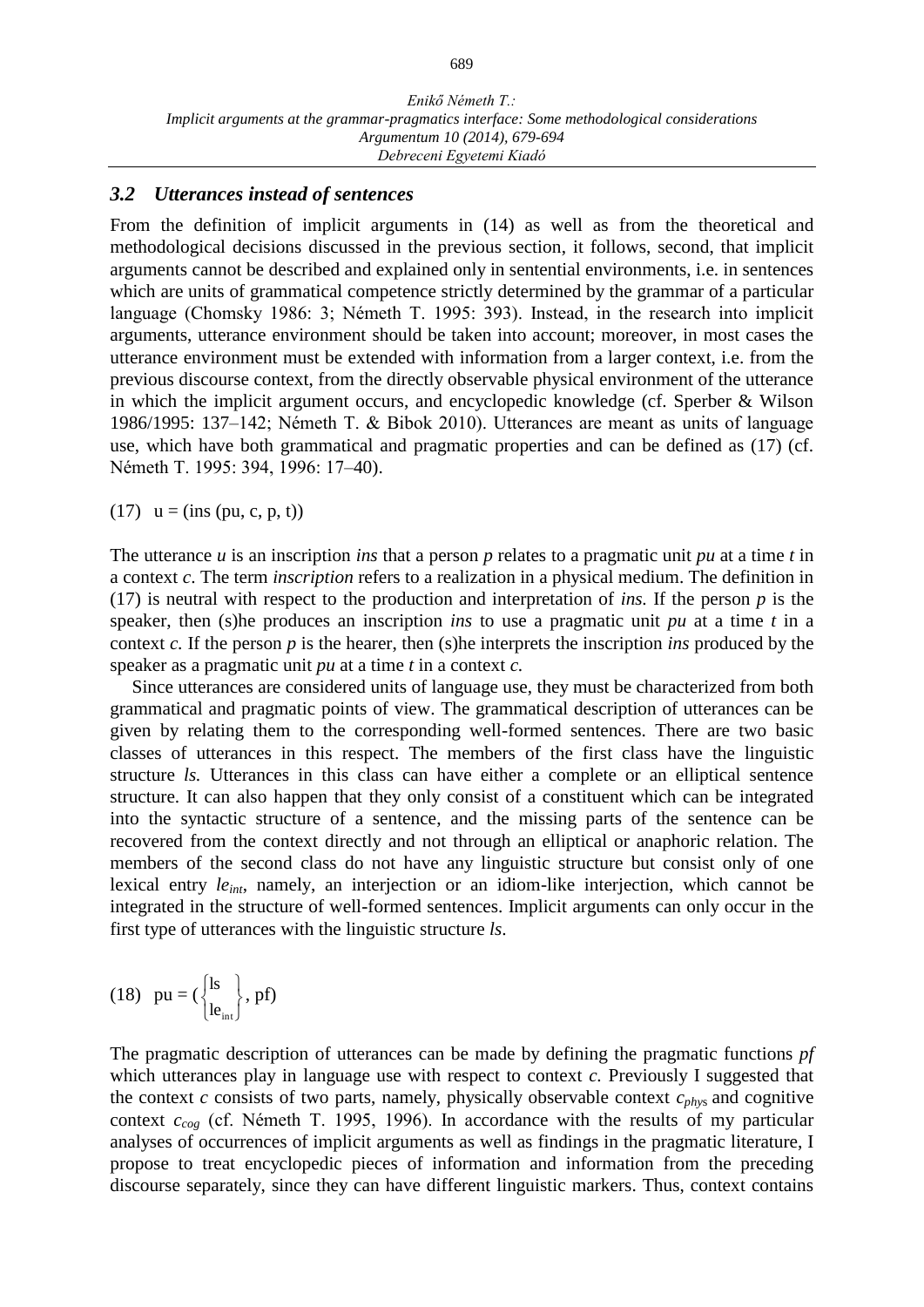pieces of information from the immediately observable physical environment  $(c_{phys})$ , encyclopedic knowledge of communicative partners  $(c_{enc})$  as well as preceding discourse (c<sub>disc</sub>) (Sperber & Wilson 1986/1995: 137–142; Németh T. & Bibok 2010; Németh T. 2012).

(19)  $c = (c_{\text{phys}}, c_{\text{enc}}, c_{\text{disc}})$ 

Pragmatic functions have appropriate values in particular utterances of discourses: the function of literalness  $f_{lit}$ , the interpersonal function  $f_{ip}$ , the illocutionary function  $f_{ill}$ , and the attitudinal function *fatt*.

(20) pf =  $(f_{\text{lit}}, f_{\text{ip}}, f_{\text{ill}}, f_{\text{att}})$ 

According to the function of literalness  $f_{lit}$ , an utterance can be used literally or non-literally. Non-literal uses result in implicitly conveyed pieces of information. The interpersonal function  $f_{ip}$  concerns the starting, maintaining and finishing of communicative interaction, while illocutionary function  $f_{ill}$  indicates what kind of illocutionary act can be performed by utterances. And, finally, the attitudinal function  $f_{\text{att}}$  refers to that what speaker's attitude can be assigned to utterances. The pragmatic functions of utterances belong to the general pragmatic knowledge and can be distinguished from the particular contextual information which either coincides with the predictions of general pragmatic knowledge or differs from it. In this latter case the particular contextual information can override the information from the general pragmatic knowledge. This differentiation also has an important role in the licensing and interpretation of implicit arguments, especially in the course of use and recovering of zero anaphors (cf. Pléh 1994, 1998; Németh T. & Bibok 2010).

On the basis of the two theoretical considerations discussed so far, I have studied how Hungarian verbs can occur with various types of implicit arguments and how language users can interpret lexically unrealized verbal arguments in utterances of language use in a complex approach (cf. Németh T. 2010, 2012, 2014). From the two theoretical decisions treated above, it also follows that verbal argument structure must be considered not only an interface between the semantics and syntax of verbs, as it is widely accepted in the literature (cf. Rappoport Hovav & Levin 1995, 2001; Bresnan 1995, 2001), but an interface between grammar (semantics, syntax) and pragmatics.

#### **4 Conclusion**

The theoretical and methodological considerations discussed so far have served as latent background assumptions for my research into implicit arguments in Hungarian. In the evaluation of rival hypotheses of the literature as well as different interpretations of various occurrences of verbs with implicit and explicit arguments, I have also relied on these latent background assumptions. Moreover, it has also been necessary to reveal those latent background assumptions of the rival solutions which they left invisible, but which were needed to decide whether their conclusions were plausible.

In addition to the two theoretical and methodological considerations treated in the present paper, there is a third consequence of the application of a complex approach. This third consequence concerns the data: under a complex approach data from various data sources can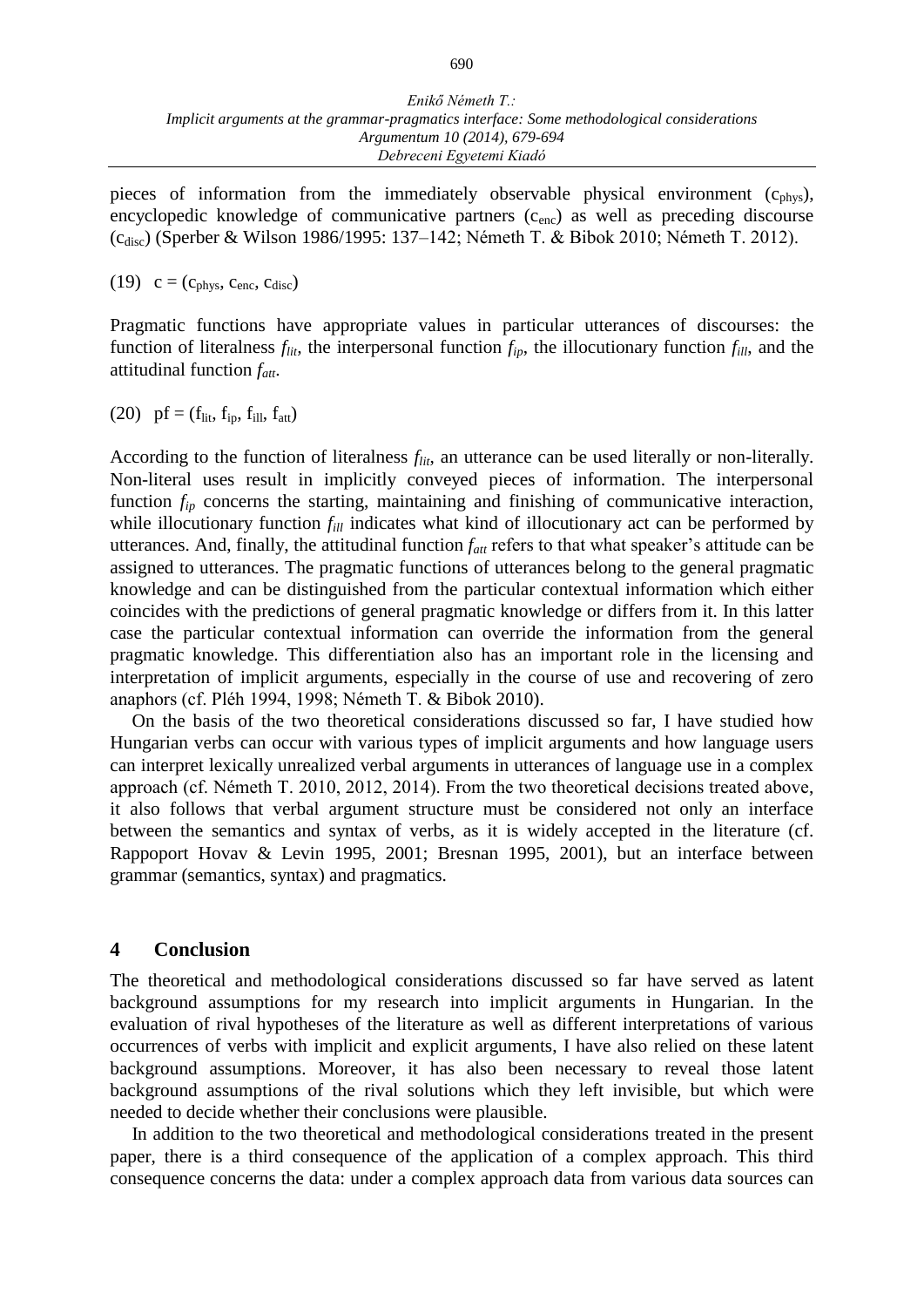be integrated. The investigation of implicit arguments in utterances in the context *c* of language use makes it possible to take into account data not only from intuition but also from other data sources such as various written and spoken corpora, thought and real experiments, etc.<sup>9</sup> By means of the integration of data from various data sources in the course of the research a wider spectrum of data can be studied, and the explanation based on it has a higher explanatory power.

To summarize: the assumption of an interaction between grammar and pragmatics, investigation of implicit arguments in utterances and use of data from the integration of various data sources can result in a more complete and plausible account of implicit arguments in Hungarian, and also perhaps in other languages.

### **References**

 $\overline{a}$ 

Ariel, Mira (2008): *Pragmatics and grammar.* Cambridge: Cambridge University Press.

Ariel, Mira (2010): *Defining pragmatics.* Cambridge: Cambridge University Press.

- Bibok, Károly (2008): Az igék szemantikája és a szintaktikai alternáció [The semantics of verbs and syntactic alternation]. In: Kiefer, Ferenc (szerk.): *Strukturális magyar nyelvtan 4. A szótár szerkezete* [Structural Hungarian Grammar 4. Structure of the lexicon] Budapest: Akadémiai Kiadó, 23‒70.
- Bresnan, John (1995): Lexicality and argument structure. *Paris Syntax and Semantics Conference,* October 12, 1995. http://www.stanford.edu/~bresnan/paris.pdf. Date of access: May 10, 2013.
- Bresnan, John (2001): *Lexical-functional syntax.* Oxford: Blackwell.
- Carston, Robyn (2002): *Thoughts and Utterances*. Oxford: Blackwell.
- Chomsky, Noam (1986): *Knowledge of language: Its nature, origin and use.* New York: Praeger.
- Cornish, Francis (2005): Null complements, event structure, predication and anaphora: A functional discourse grammar account. In: Mackenzie, J. Lachlan & Gómez-González, M. A. (eds.): *Studies in functional discourse grammar*. Bern: Peter Lang, 21–47.
- Cote, Sharon A. (1996): *Grammatical and discourse properties of null arguments in English.* PhD dissertation. Philadelphia: University of Pennsylvania.
- Cummins, Sarah & Roberge, Yves (2005): A modular account of null objects in French. *Syntax* 8, 44‒64.

<sup>9</sup> The majority of Hungarian researchers investigated implicit arguments only in sentences of language in purely syntactic or semantic frameworks only relying on data coming from the researchers' own intuition (cf. e.g. Komlósy 1994, 2001; Tóth 2001). However, it must be highlighted that Csaba Pléh and his colleagues have not applied a purely syntactic or semantic explanation but relied on data from real experiments as well, cf. Pléh 1994, 1998; Pléh & Radics 1978; Pléh & McWhinney 1987.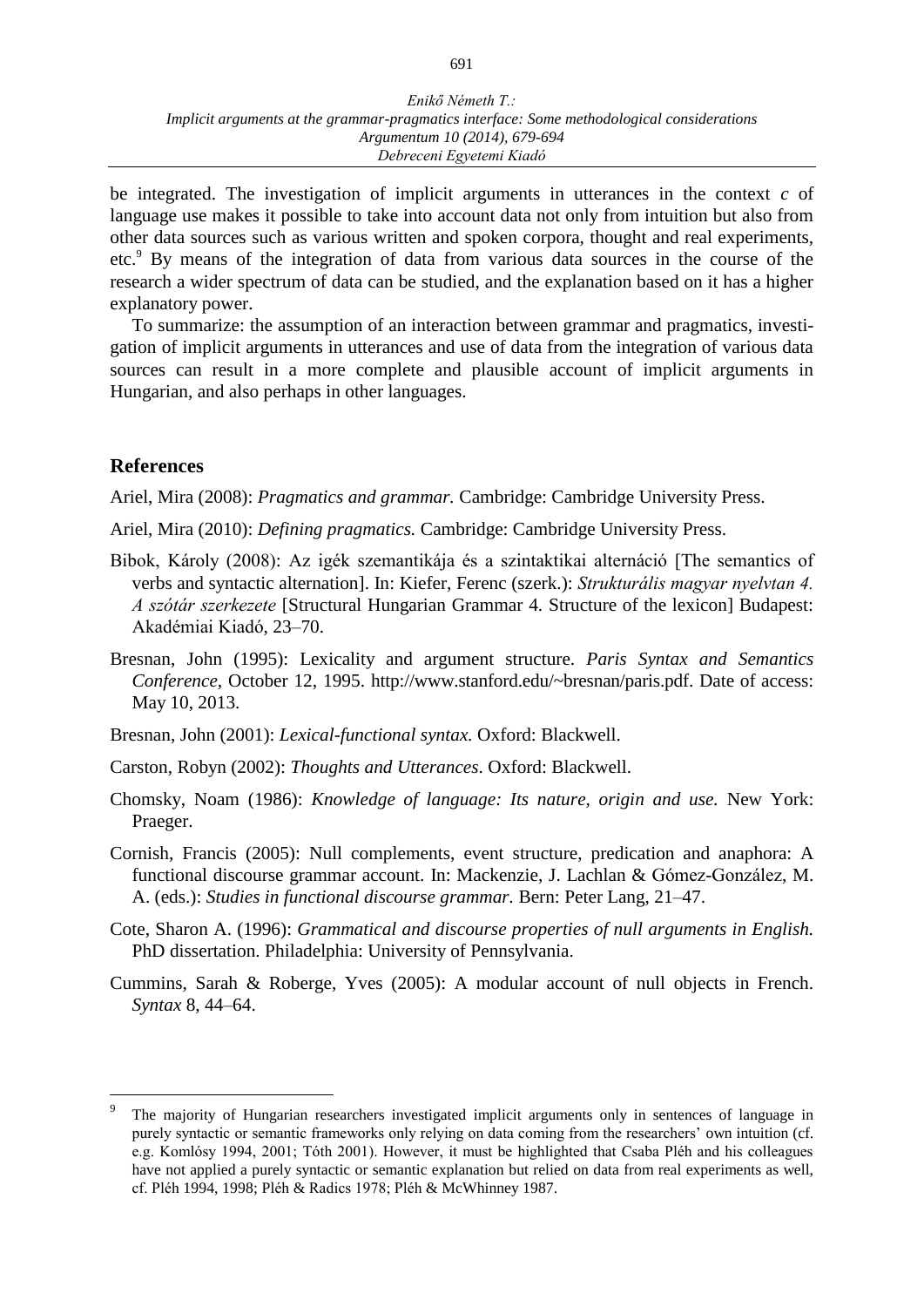- Dowty, David (1981): Quantification and the lexicon: A reply to Fodor and Fodor. In: Hoekstra, Teun, Moortgrat, Michael & van der Hulst, Harry (eds.): *The scope of lexical rules.* Dordrecht: Foris, 79-106.
- Elbourne, Paul (2008): Implicit content and the argument from binding. In: Friedman, Tova (ed.): *Proceedings of Semantics and Linguistic Theory XVIII* (SALT 18) Ithaca: Cornell University, CLC Publication, 284–301.
- Fillmore, Charles J. (1986): Pragmatically controlled zero anaphora. *Berkeley Linguistic Series* 12, 95-107.
- Fodor, Jerry & Fodor, Janet Dean (1980): Functional structure, quantifiers and meaning postulates. *Linguistic Inquiry* 11, 759-769.
- García-Velasco, Daniel & Portero-Muñoz, Carmen (2002): *Understood objects in functional grammar* (*Working papers in functional grammar* 76). Amsterdam: University of Amsterdam.
- Gillon, Brendan S. (2012): Implicit complements: a dilemma for model theoretic semantics. *Linguistics and Philosophy* 35, 313‒359.
- Goldberg, Adele (2005a): Argument realization. The role of constructions, lexical semantics and discourse factors. In: Östman, Jan-Ola & Fried, Mirjam (eds.): *Construction grammars: Cognitive grounding and theoretical extensions*. Amsterdam: John Benjamins,  $17 - 43$ .
- Goldberg, Adele (2005b): Constructions, lexical semantics and the correspondence principle: Accounting for generalizations and subregularities in the realization of arguments. In: Erteschik-Shir, Nomi & Rapoport, Tova (eds.): *The Syntax of Aspect*. Oxford: Oxford University Press, 215–236.
- Groefsema, Marjolein (1995): Understood arguments: A semantic/pragmatic approach. *Lingua* 96, 139‒161.
- Haegeman, Liliane & Guéron, Jacqueline (1999): *English grammar: a generative perspective.* Oxford: Blackwell.
- Iten, Corinne, Junker, Marie-Odile, Pyke, Aryn, Stainton, Robert & Wearing, Chaterine (2005): Null complements: licensed by syntax or by semantics-pragmatics? *Actes du congrés de l' Association canadienne de linguistique 2004. Proceedings of the 2004 Annual Conference of the Canadian Linguistic Association*, 15 pages, http://eastcree.org/mojunker/ACL-CLA/pdf./Iten-Junker-Pyke-CLA-2004.pdf. Date of access: October 8, 2010.
- Kertész, András & Rákosi, Csilla (2012): *Data and evidence in linguistics. A plausible argumentation model.* Cambridge: Cambridge University Press.
- Komlósy, András (1992): Régensek és vonzatok [Predicates and complements]. In: Kiefer, Ferenc (szerk): *Strukturális magyar nyelvtan: Mondattan* [A structural grammar of Hungarian: Syntax]. Budapest: Akadémiai Kiadó, 299–527.
- Komlósy, András (1994): Complements and adjuncts. In: Kiefer, Ferenc & É. Kiss, Katalin (eds.): *Syntax and Semantics 27.* New York: Academic Press, 91–178.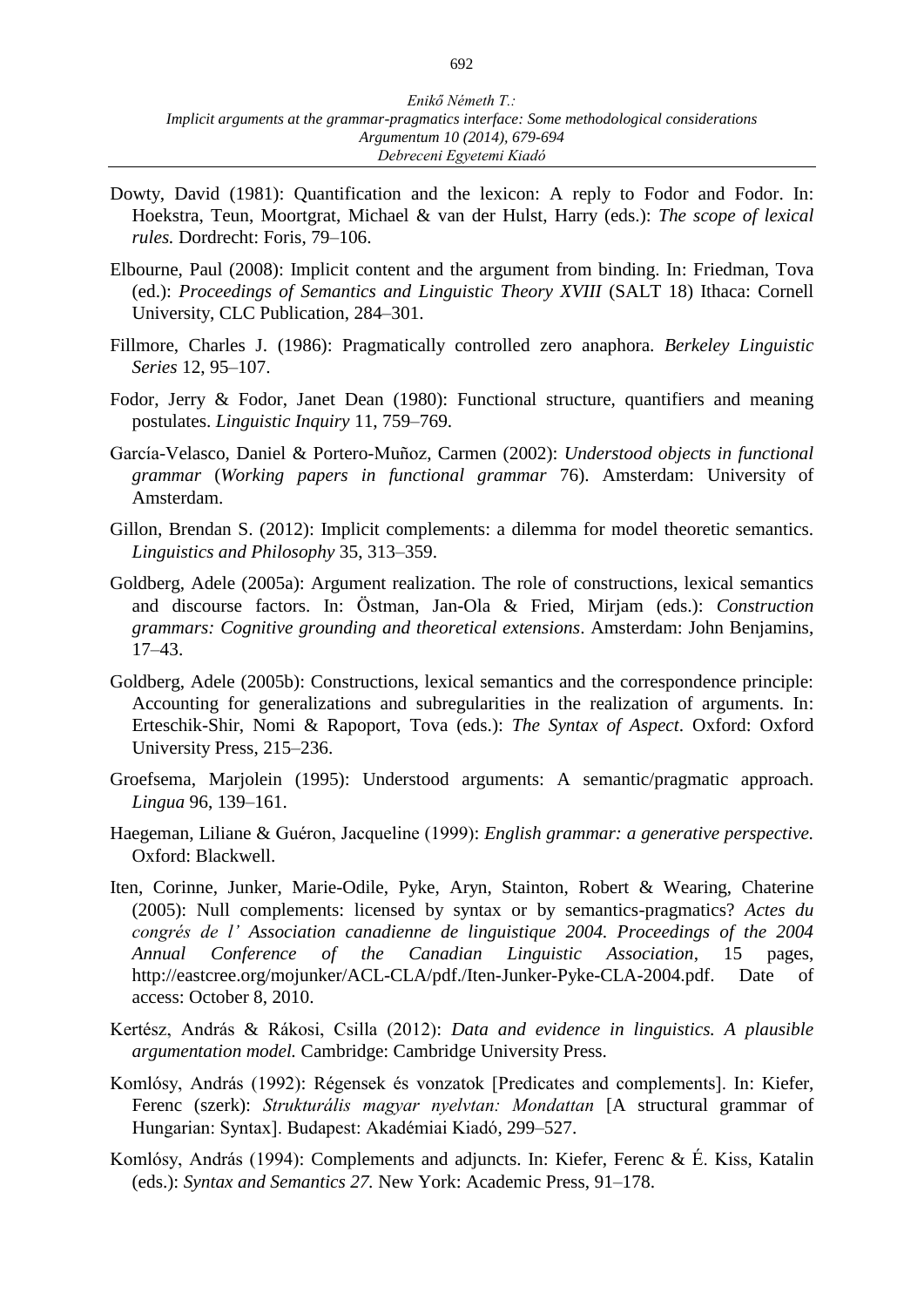Komlósy, András (2001): *A lexikai-funkcionális grammatika mondattanának alapfogalmai*  [Basic notions in the syntax of lexical-functional grammar]*.* Budapest: Tinta Könyvkiadó.

Neale, Stephen (1990): *Descriptions.* Cambridge, MA: MIT Press.

- Németh T., Enikő (1995): On the role of pragmatic connectives in Hungarian spoken discourse. In: Wårvik, Brita, Tanskanen, Sanna-Kaisa & Hiltunen, Risto (eds.): *Organization in discourse. Proceedings from the Turku Conference.* Turku: University of Turku = *Anglicana Turkuensia* 14, 393–402.
- Németh T., Enikő (1996): A szóbeli diskurzusok megnyilatkozáspéldányokra tagolása [Segmentation of spoken discourse into utterance-tokens]. Budapest: Akadémiai Kiadó = *Nyelvtudományi Értekezések* 142.
- Németh T., Enikő (2000): Occurrence and identification of implicit arguments in Hungarian. *Journal of Pragmatics* 32, 1657–1683.
- Németh T., Enikő (2001): Implicit arguments in Hungarian: manners of their occurrence and possibilities of their identification. In: Kenesei, István (ed.): *Argument structure in Hungarian*. Budapest: Akadémiai Kiadó, 113‒156.
- Németh T., Enikő (2008): Az implicit alanyi és tárgyi argumentumok előfordulásának lexikaiszemantikai jellemzői [The lexical-semantic properties of the occurrence of implicit subject and direct object arguments]. In: Kiefer, Ferenc (szerk.): *Strukturális magyar nyelvtan 4. A szótár szerkezete* [A structural grammar of Hungarian 4: The structure of the lexicon]. Budapest: Akadémiai Kiadó, 71-128.
- Németh T., Enikő (2010): How lexical-semantic factors influence the verbs' occurrence with implicit direct object arguments in Hungarian. In: Németh T., Enikő & Bibok, Károly (eds.): *The role of data at the semantics–pragmatics interface*. Berlin: Mouton de Gruyter, 305‒348.
- Németh T., Enikő (2012): Lexical-semantic properties and contextual factors in the use of verbs of work with implicit subject arguments in Hungarian. *Intercultural Pragmatics* 9, 453‒477.
- Németh T., Enikő (2014): Hungarian verbs of natural phenomena with explicit and implicit subject arguments: their use and occurrence in the light of data. In: András Kertész & Csilla Rákosi (eds.): *The evidential basis of linguistic argumentation*. Amsterdam: John Benjamins, 103–132.
- Németh T., Enikő & Bibok, Károly (eds.) (2001): *Pragmatics and the flexibility of word meaning.* Amsterdam: Elsevier.
- Németh T., Enikő & Bibok, Károly (2010): Interaction between grammar and pragmatics: The case of implicit arguments, implicit predicates and co-composition in Hungarian. *Journal of pragmatics* 42, 501‒524.
- Pethő, Gergely & Kardos, Éva (2009): Cross-linguistic evidence and the licensing of implicit arguments. In: Behrens, Bergljot & Fabricius-Hansen, Chatrine (eds.): *Structuring information in discourse: The explicit-implicit dimension. Oslo Studies in Language 1,*  $33 - 61$ .